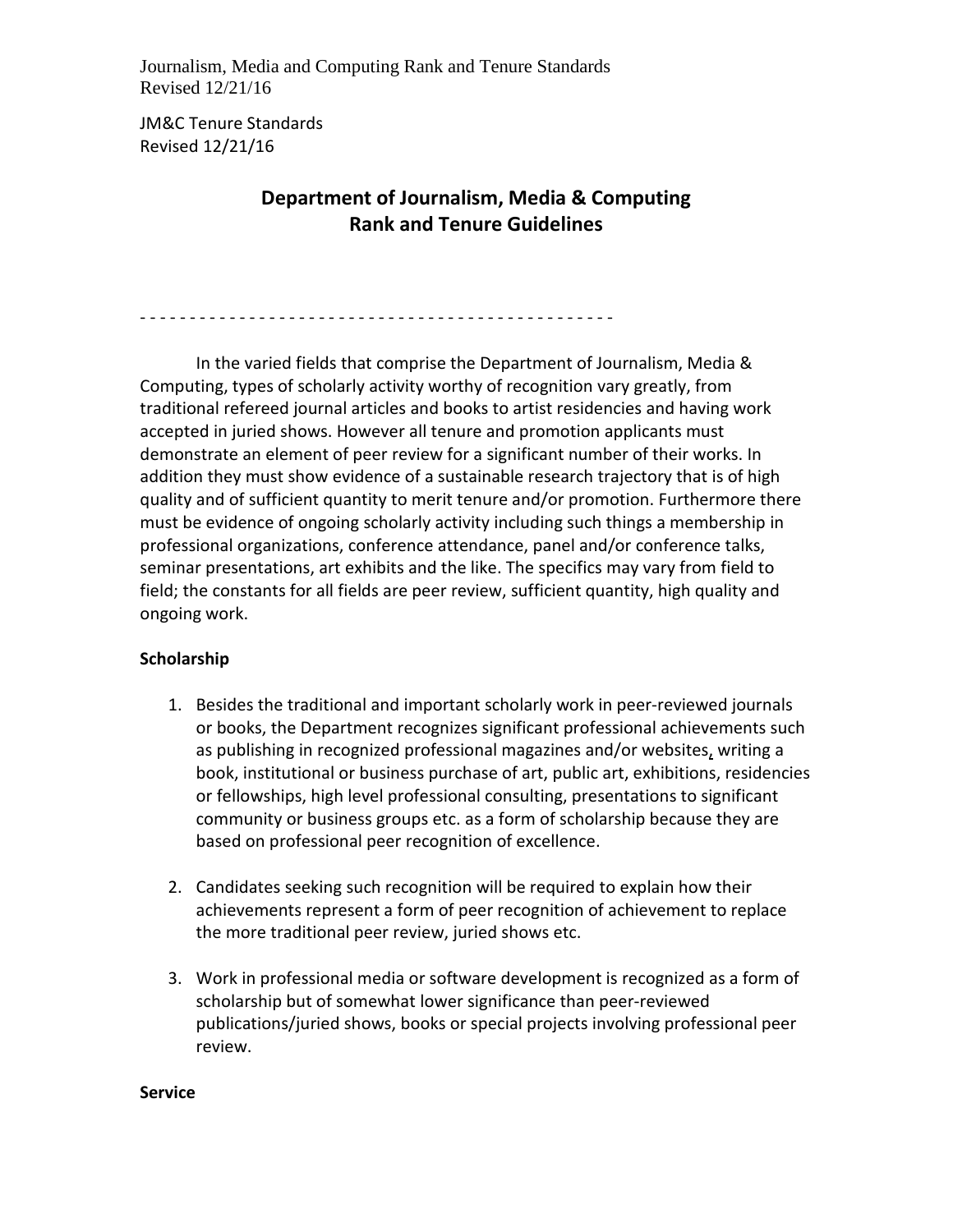- 1. The JMC Department places its highest service value on ongoing supervision of student projects, supervision of advertising campaigns, student research and the like because they are integrated with teaching and involve time over extended periods.
- 2. The Department gives special service weight to making major professional contributions to promoting the department and upgrading student projects.

#### **Teaching**

- 1. Candidates will average at least a 3.5 in teaching evaluations for all courses over a period of years.
- 2. Candidates will demonstrate professional competence in the fields in which they teach
- 3. Candidates will serve as professional role models for their students

See specifics for each discipline below these guidelines.

#### **Achievement of Tenure**

Successful candidates for tenure will minimally complete 1 to 2 scholarly papers and/or projects, depending on the discipline, with an understanding that the work will come be peer-reviewed journal articles, conference papers, presentations, books, book chapters, professional work, and professional/creative projects aligned with the candidate's research trajectory and/or aligned with the scholarship of teaching/learning.

# **Achievement of Rank (Associate Professor) AND Tenure**

Successful candidates for tenure and promotion to associate professor will minimally complete 3 to 5 scholarly papers and/or projects, with an understanding some of that work will come from peer-reviewed journal articles and conference papers, but may also include presentations, books, book chapters, professional work, and professional/creative projects aligned with the candidate's research trajectory and/or aligned with the scholarship of teaching/learning.

# **Achievement of Rank to Full Professor**

Successful candidates for promotion to full professor will minimally complete 4 to 6 scholarly papers and/or projects on top of the scholarship already completed to achieve rank of associate professor. Candidate has an understanding that some of that work will come from peer-reviewed journal articles and conference papers, but may also include presentations, books, book chapters, professional work, and professional/creative projects aligned with the candidate's research trajectory and/or aligned with the scholarship of teaching/learning.

Additionally, candidates wishing to achieve the rank of full professor must show leadership at the department, college, or university level, and/or demonstrate leadership in local, state, national, or international organizations or with professional memberships or organizations, aligned with their research trajectory, academic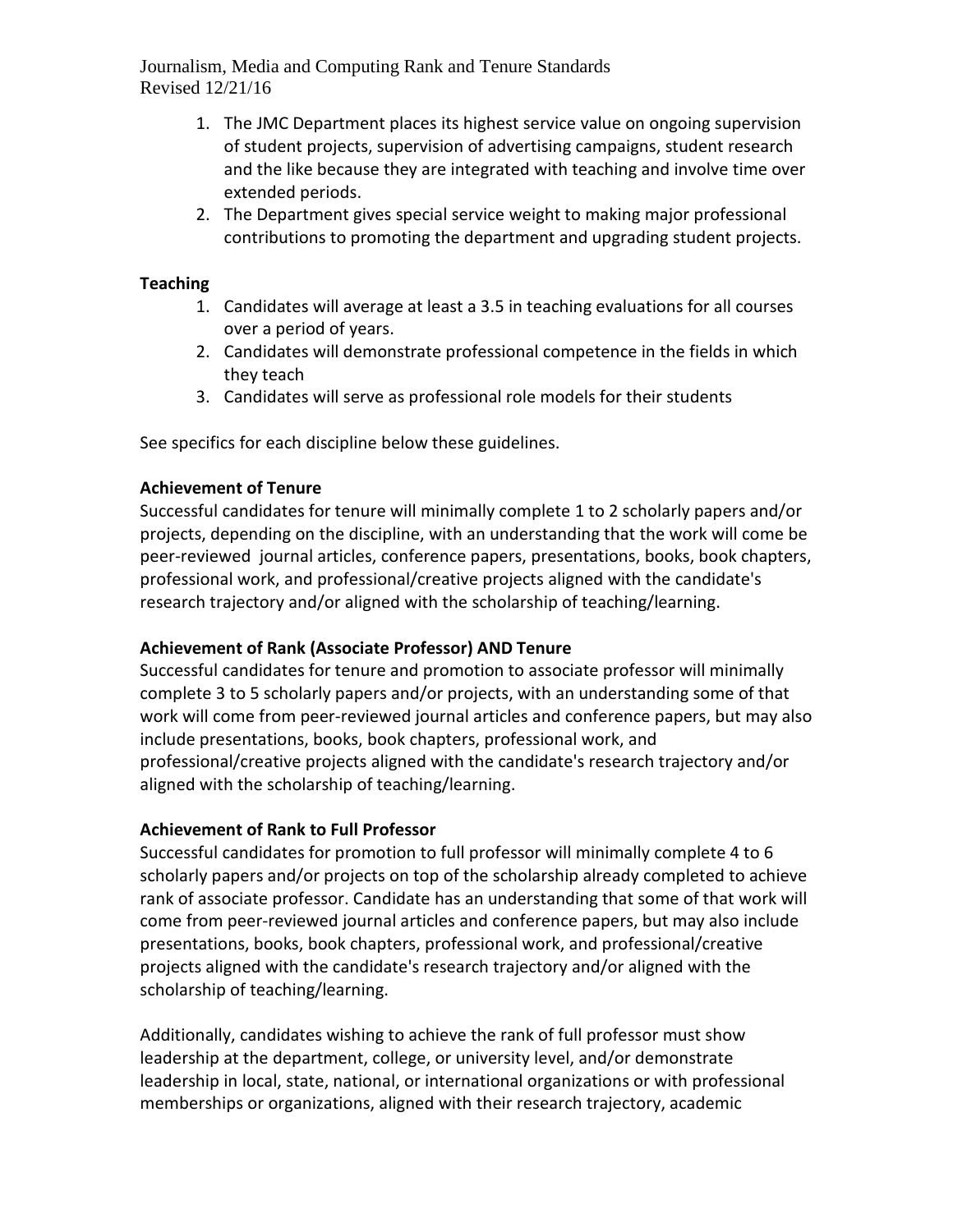discipline, or Jesuit/Ignatian pedagogy.

#### SPECIFICS FOR EACH AREA'S SCHOLARSHIP

#### **JOURNALISM: News, Advertising & Public Relations**

The specifics for Journalism are covered in the guidelines above. In addition, sole authorship is expected on at least one publicaiton, in order to clearly establish the candidate's ability to initiate and conduct his/her research. In collaborative work, the candidates should identify the percentage of their total contribution to the work to ensure a substantive role.

#### **MEDIA: Graphic Design & Multi-Media**

Artists and designers may create many kinds of work including but not limited to 3D design/animation/printing, public art, exhibitions, commissions, residencies/fellowships, graphic design, website development, motion, video, & film. Creation can include art direction and/or full creation.

#### EXHIBITIONS *Ranked in Order of Importance*

Depending on the type of work created, exhibitions can be in a physical space or work can be juried into shows online

- 1. Solo Exhibitions by Invitation
- 2. 2 or 3 person exhibitions by Invite or Jury
- 3. Juried exhibitions
- 1. Out of USA
- 2. USA non regional
- 3. Regional
- 4. Local

#### PUBLIC ART

Public Art can be a wide variety, from murals to video installations in public spaces Work that has had a component of peer review or accepted by a committee is ranked higher than works done by the artist of their own volition

#### PUBLISHED DESIGN & MEDIA WORK

Published (online or print or other means) client work can include graphic design for print or web, motion, video, film

# ARTIST RESIDENCIES/FELLOWSHIPS *Ranked in Order of Importance*

- 1. By Invite
- 2. Juried Into Residency/Fellowship
- 3. Stipend given by organization
- 4. No stipend given by organization